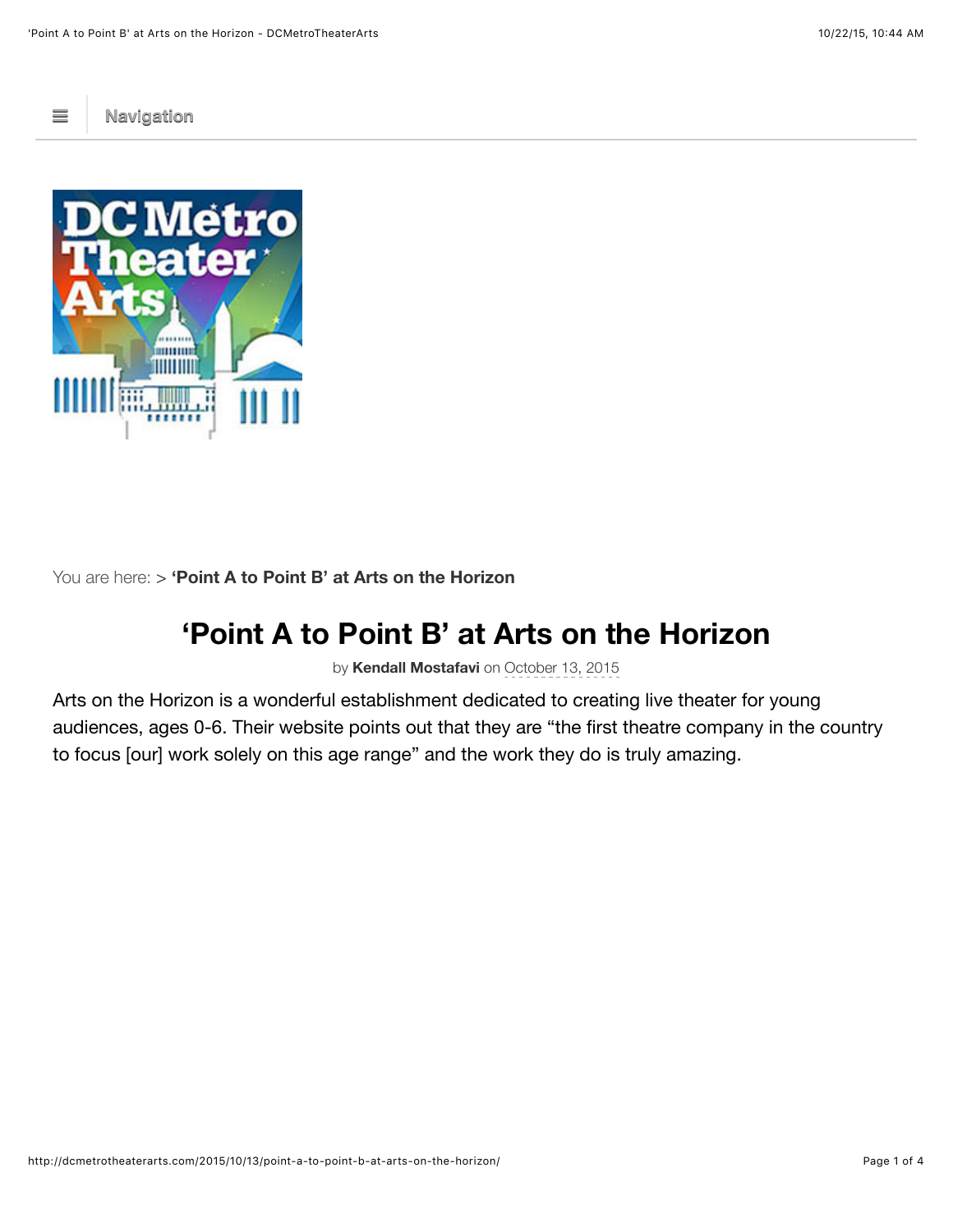

Natalie Cutcher and Ryan Sellers. Photo by Aram Vartian.

Their most recent presentation is *[Point A to Point B](http://www.artsonthehorizon.org/mission--history.html),* where two co-workers in a lab must figure out how to get a ball, which keeps appearing at point A, to point B without ever repeating the same path. [This original production was imagined by David Kilpatrick and inspired from the](http://amhistory.si.edu/onthemove/exhibition/) *America on the Move* exhibit at the Smithsonian's National Museum of American History.

Directing the show is Megan Alrutz, with Natalie Cutcher and Ryan Sellers, as the two puzzled Lab employees, and Shanta Parasuraman providing the musical accompaniment. The show is nonverbal and doesn't rely on loud and busy action to hold their young audience's focus, but instead engages their curiosity and welcomes their imaginations to take hold. Cutcher and Sellers are perfectly charming and infuse every movement and facial expression with an energy that the young audience can't help but join in on. Parasuraman does a stellar job complementing the actors, using an impressive range of instruments to create the various sound effects and melodies throughout the show.

I brought my three boys, aged 10, 8, and 6, to see the show with me, advising them that they are actually older than the intended audience and to keep their younger cousins in mind as they watched. I was concerned that, especially my oldest, might be bored but their reactions were quite the opposite. They were engrossed from beginning to end and excited and adamant that we should come back with their younger cousins so that they can share the